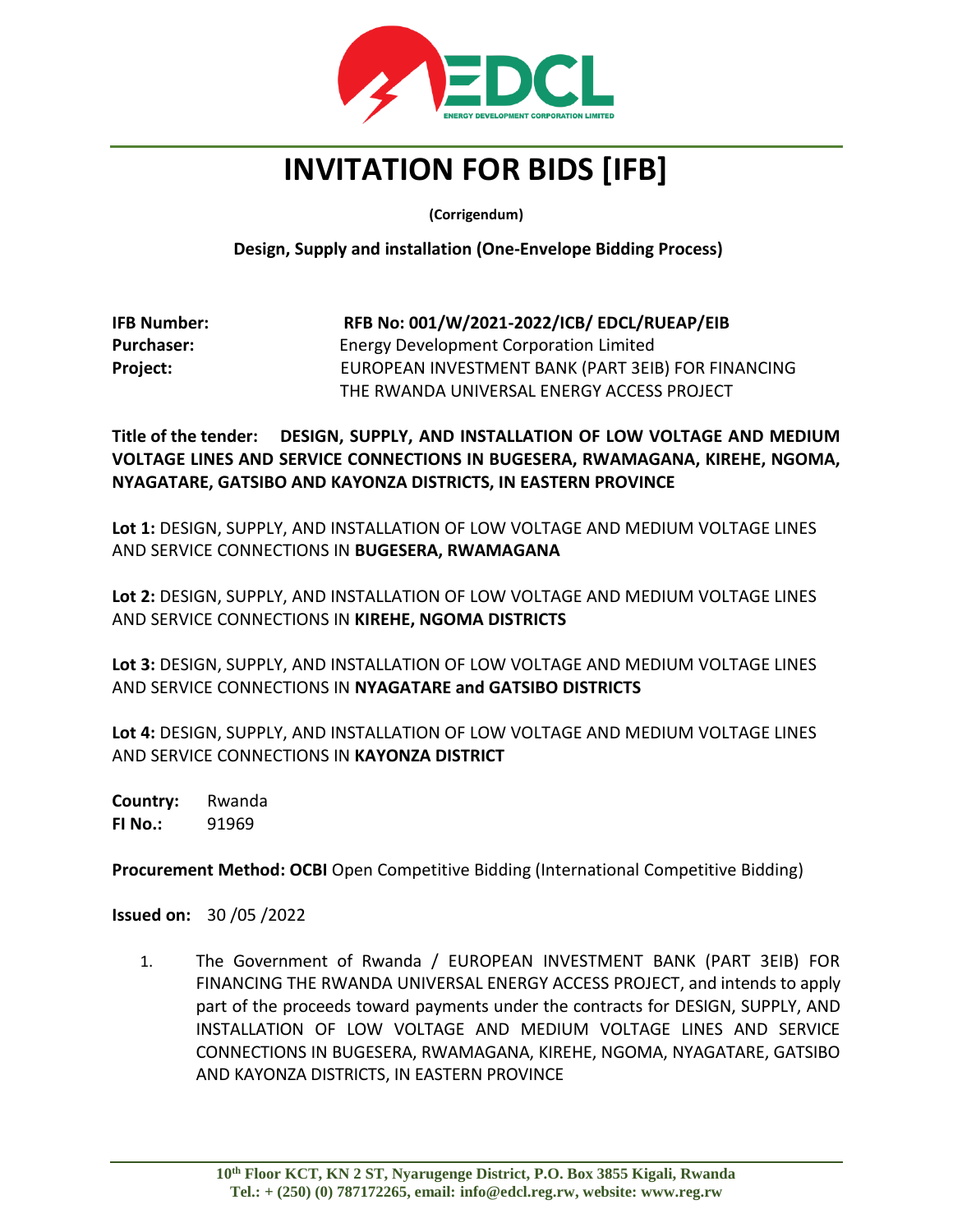

- 2. The Energy Development Corporation Limited invites sealed Bids from eligible Bidders for said tender.
- 3. Bidding will be conducted through the International Open Competitive Bidding, (OCBI) method as specified in the Bank's Procurement Framework and is open to all eligible bidders as defined in the tender document.
- **4.** Interested eligible Bidders may obtain further information from Energy Development Corporation limited/**Rwanda Universal Energy Access Program (RUEAP) procurement.edcl.reg.rw, jmujawase@edcl.reg.rw and collect the tender document during working hours from 7:00 am to 17: 00 PM at the address below:**

Energy Development Corporation Ltd Rwanda Universal Energy Access Program KN2 ST 3, Nyarugenge District, Kigali City P.O.B 3855 Kigali, Rwanda Tel.: (250) 788862874 Kigali City Tower (KTC), 2nd Floor, Procurement Office

- 5. The bidding document in English may be purchased by interested Bidders upon the submission of a written application to the address below and upon payment of a nonrefundable fee<sup>1</sup> Fifty US Dollars (50 USD). This amount will be deposed on the bank Account  $N^{\circ}$  1000057734- EDCL EAQIP IDA opened in the National Bank of Rwanda (BNR) SWFT CODE: BNRWRWRW, the proof of payment will be sent to the following e-mail: [procurement@edcl.reg.rw](mailto:procurement@edcl.reg.rw) [; cuwajeneza@edcl.reg.rw](mailto:cuwajeneza@edcl.reg.rw) copy to [jmujawase@edcl.reg.rw](mailto:jmujawase@edcl.reg.rw)
- 6. Bids must be delivered to the address below on or **before 28/07/2022 at 10h00 a.m.** local time. Electronic bids will not be permitted. Late Bids will be rejected. Bids will be opened in the presence of the bidders' designated representatives and anyone who chooses to attend at the address below on **28/07/2022 at 10h 30** local time.
- 7. All Bids must be accompanied by a Bid Security in United States Dollars (USD) as follow:

Lot 1: Bugesera & Rwamagana: 230,000USD

Lot 2: Kirehe& Ngoma: 218,000 USD

Lot 3: Nyagatare & Gatsibo: 223,000 USD

Lot 4: Kayonza: 143,500 USD

 $\overline{\phantom{a}}$ 

<sup>&</sup>lt;sup>1</sup> The fee chargeable should only be nominal to defray reproduction and mailing costs.